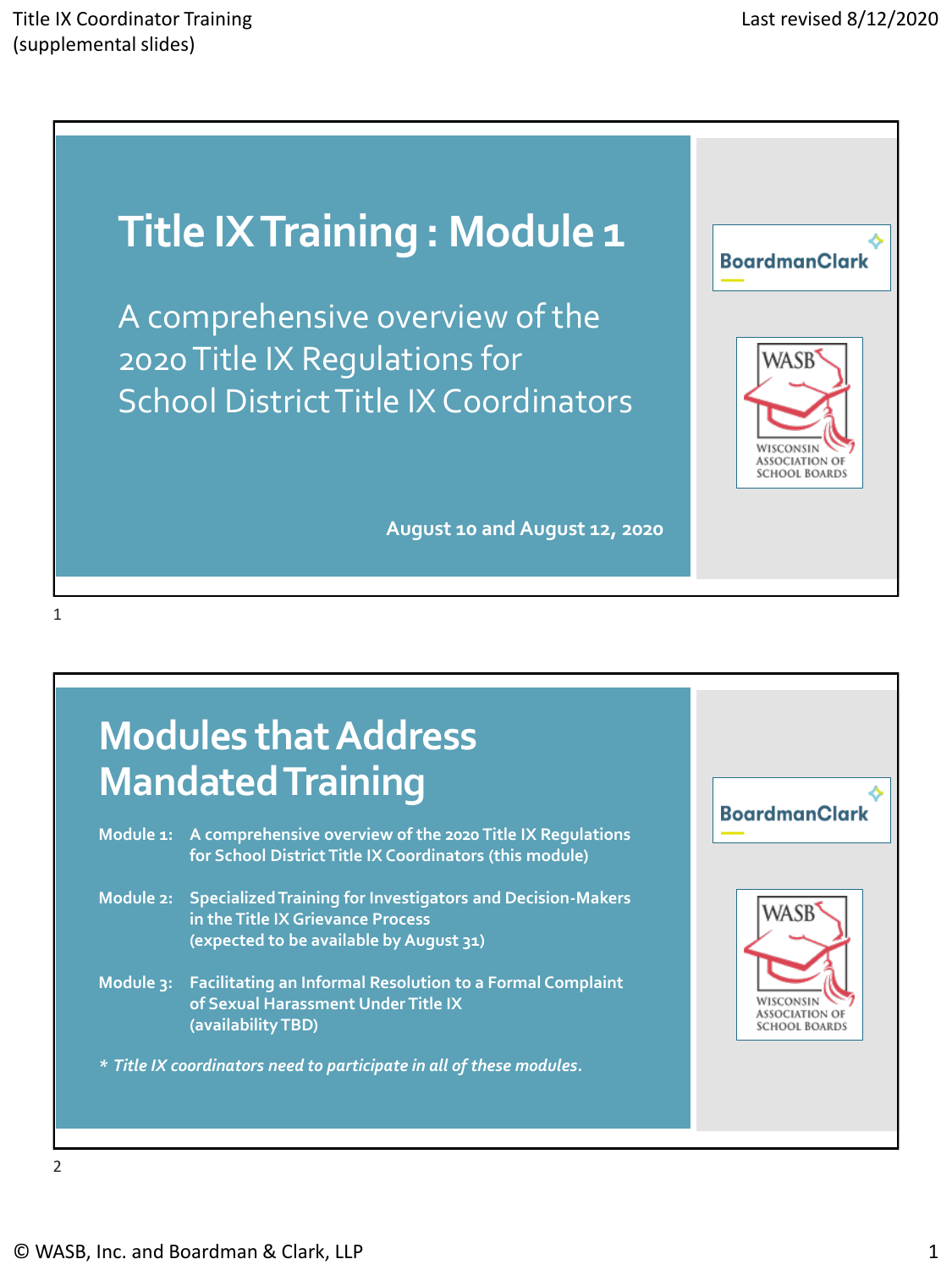

3

# **Other Information…**

- **More information on "Certificates of Completion" will be forthcoming (in connection with the mandatory training modules).**
- **"Certificates of Completion" are not required by the Title IX regulations.**

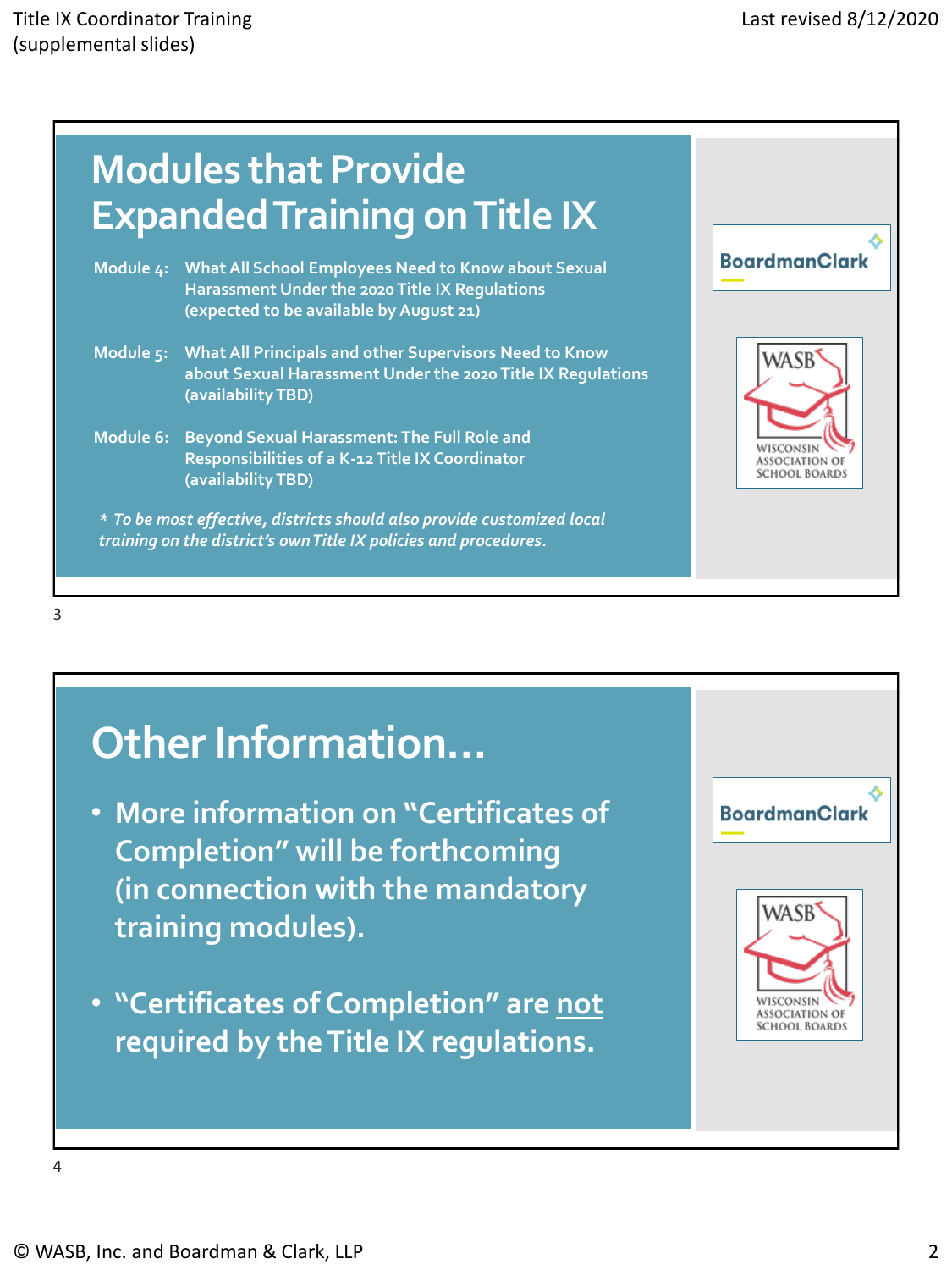## **About the Module 1 Content …**

- **The content lays the groundwork for important concepts, terminology, and required procedures. Some attendees will already be familiar with some of the content.**
- **A large green "P" next to any paragraph in the materials is a signal for Title IX coordinators and other school officials to take special care to review their local policies and procedures in connection with that particular point/issue.**

| <b>BoardmanClark</b>                                               |
|--------------------------------------------------------------------|
| WASB<br>WISCONSIN<br><b>ASSOCIATION OF</b><br><b>SCHOOL BOARDS</b> |
|                                                                    |

#### 5

# **Questions…**

### **Website posting of training materials:**

• **Will there be one location that a school district will be able to find all of the training materials that should be posted on the district's website?** 

*All "materials" from the various modules will be posted on the same WASB web pages where you access links to the live/recorded presentations of each module. (All of the materials from the mandatory modules will be on the same web page.)* 

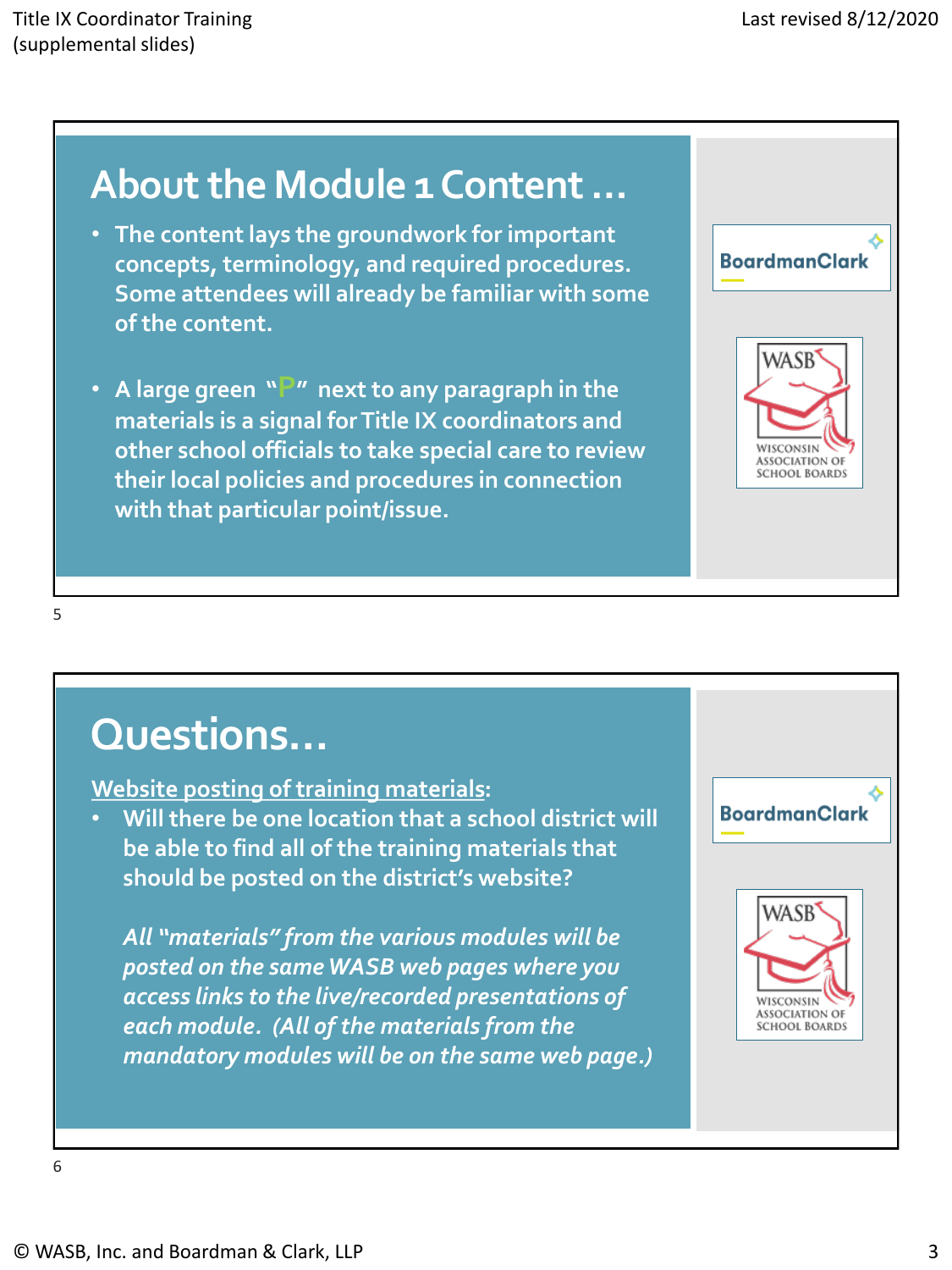**Website posting of training materials:** 

• **When the regulations require items to be posted on the school district's website, do those items need to be available to the public or just internally (e.g., pages accessible only by students and staff) ?** 

*The regulations expect that Title IX notices and the district's Title IX training materials will be posted on web pages that are open to the public.* 



7

# **Questions…**

### **The Title IX "Roles":**

- **Do districts ever have two Title IX Coordinators - one that focuses on student matters and one that focuses on employment matters?** *Yes.*
- **A Title IX Coordinator can be an investigator?** *Yes.*
- **If your investigator is someone other than the Title IX Coordinator, then the "grievance process" effectively requires 4 different people (coordinator, investigator, decision-maker, and appeal decision-maker)?** *Yes.*
- **Can the coordinator assist the investigator in the investigation process?** *Yes.*

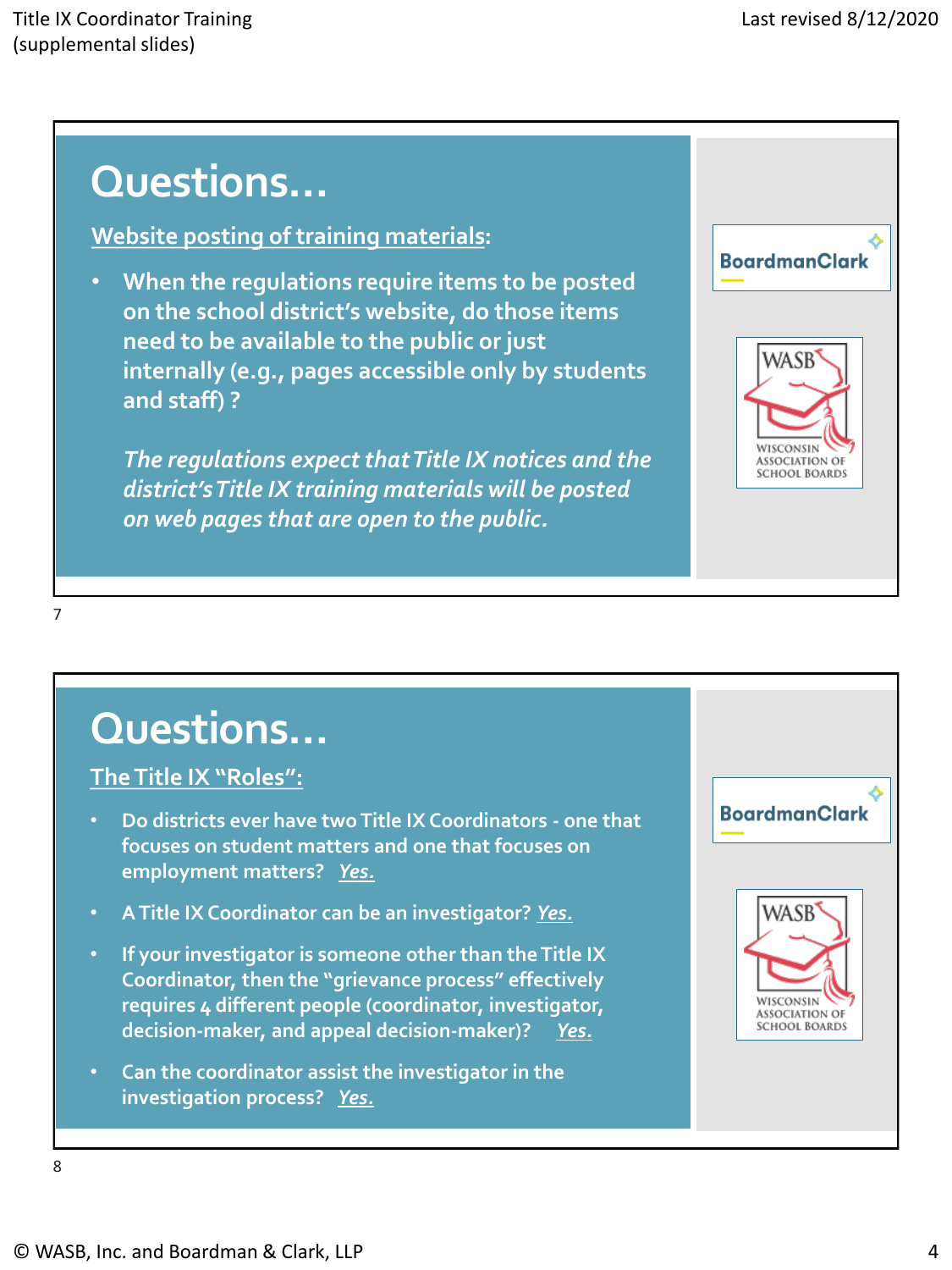

### **Screening Reports/Complaints:**

• **Assume we initially assess a reported incident and determine that the report does not appear to allege Title IX sexual harassment (so that we are initially handling the incident as a code of conduct matter or as a "regular" student harassment complaint). However, looking into it a little more, we determine that there may be conduct that could meet the Title IX standards, what do we do at that point?** 

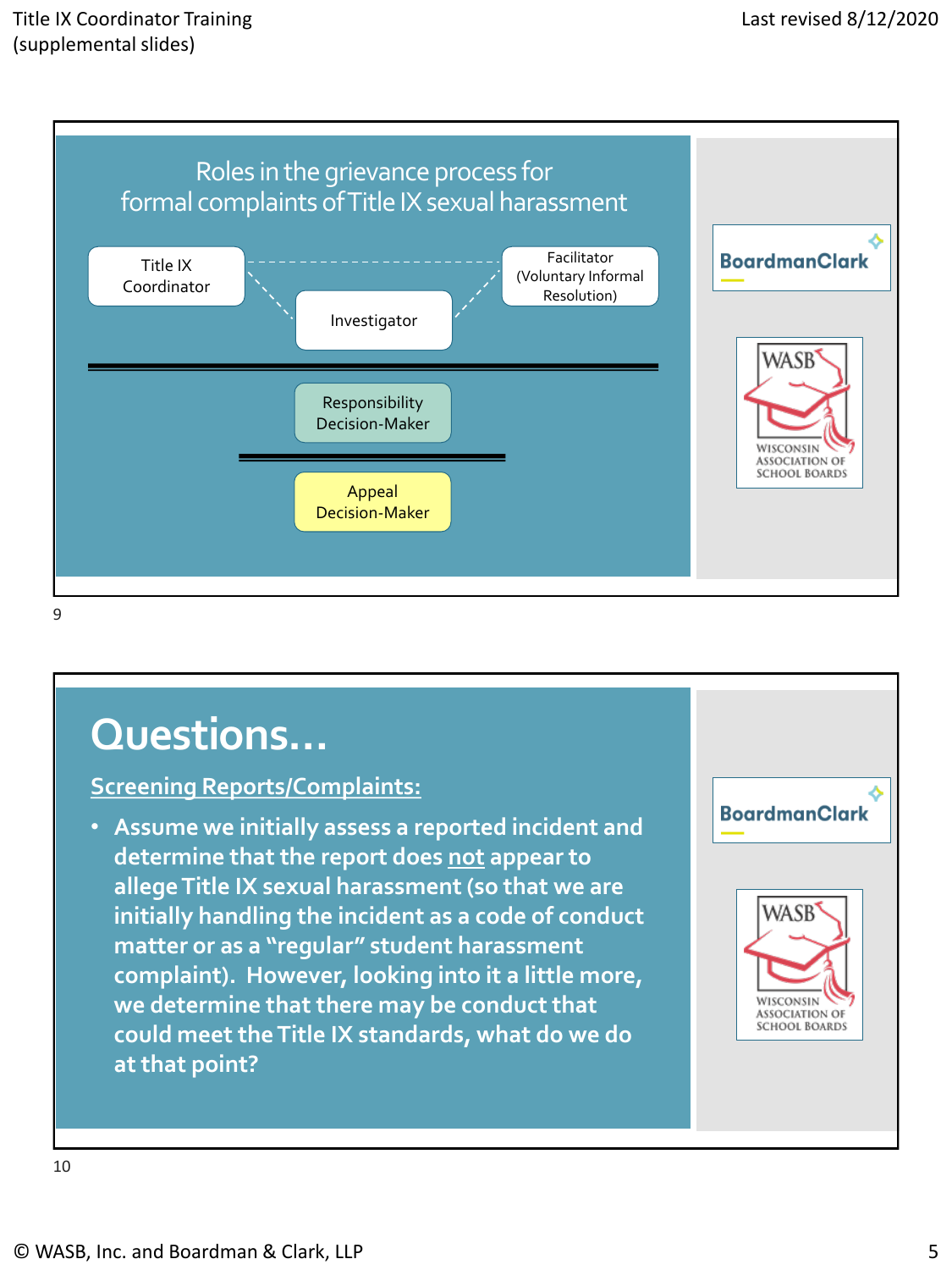

## **Questions… The definition of "sexual harassment" under Title IX: BoardmanClark The definition of Title IX sexual harassment includes the following:** • **"sexual assault," as defined in 20 U.S.C. 1092(f)(6)(A)(v),** WASB • **"stalking," as defined in 34 U.S.C. 12291(a)(30).**  • **"dating violence," as defined in 34 U.S.C. 12291(a)(10).** • **"domestic violence," as defined in 34 U.S.C. 12291(a)(8).** WISCONSIN **ASSOCIATION OF SCHOOL BOARDS What are those definitions?** *See the next slides.*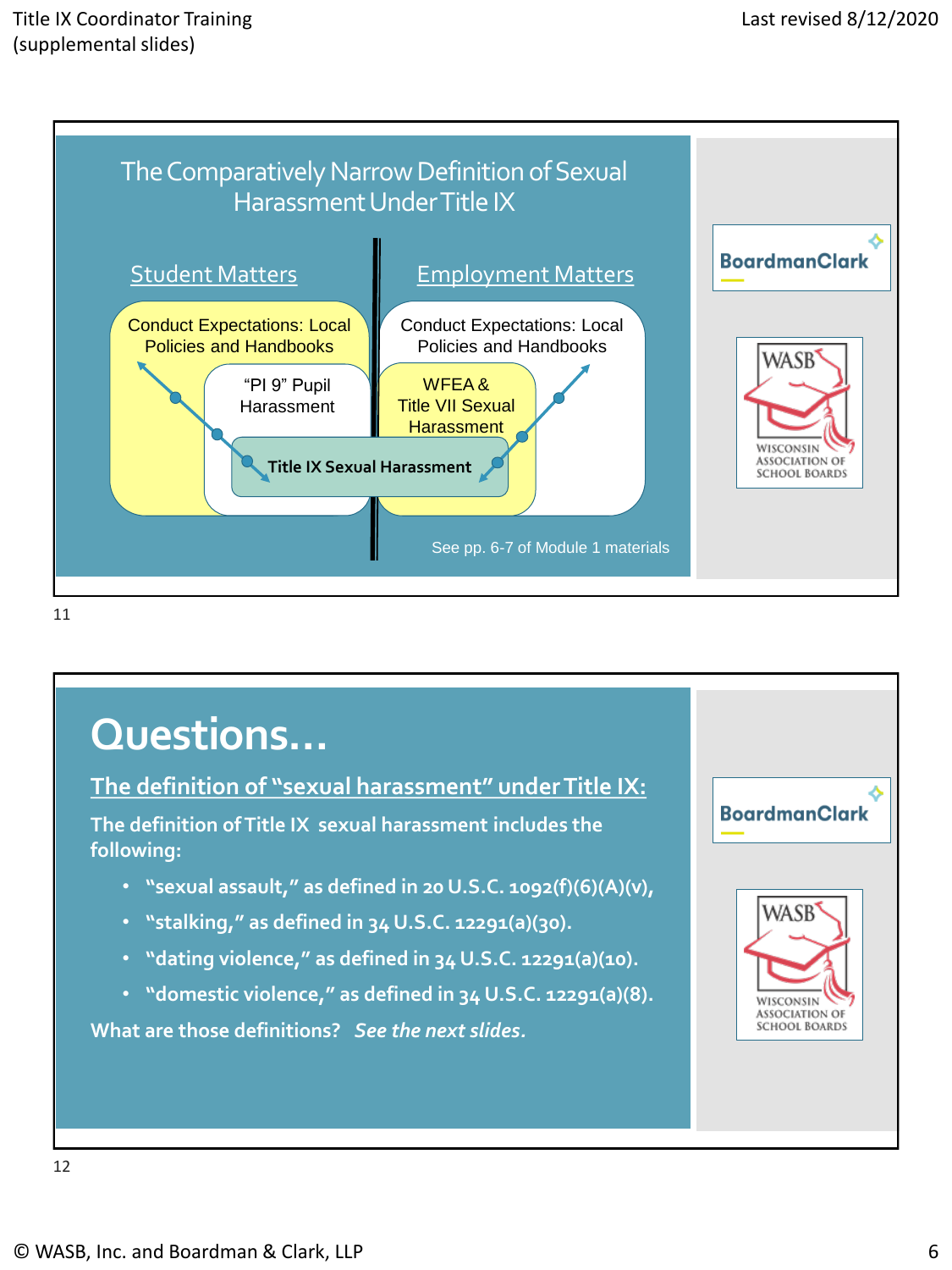**The definition of "sexual harassment" under Title IX:**

**"Sexual assault," as defined in 20 U.S.C. 1092(f)(6)(A)(v), means an offense classified as a forcible or nonforcible sex offense under the uniform crime reporting system of the Federal Bureau of Investigation, including but not limited to rape, sexual assault with an object, and groping.** 



#### 13

# **Questions…**

**The definition of "sexual harassment" under Title IX:**

**"Stalking," as defined in 34 U.S.C. 12291(a)(30), means engaging in a course of conduct directed at a specific person that would cause a reasonable person to:**

- **1. fear for his or her safety or the safety of others; or**
- **2. suffer substantial emotional distress.**

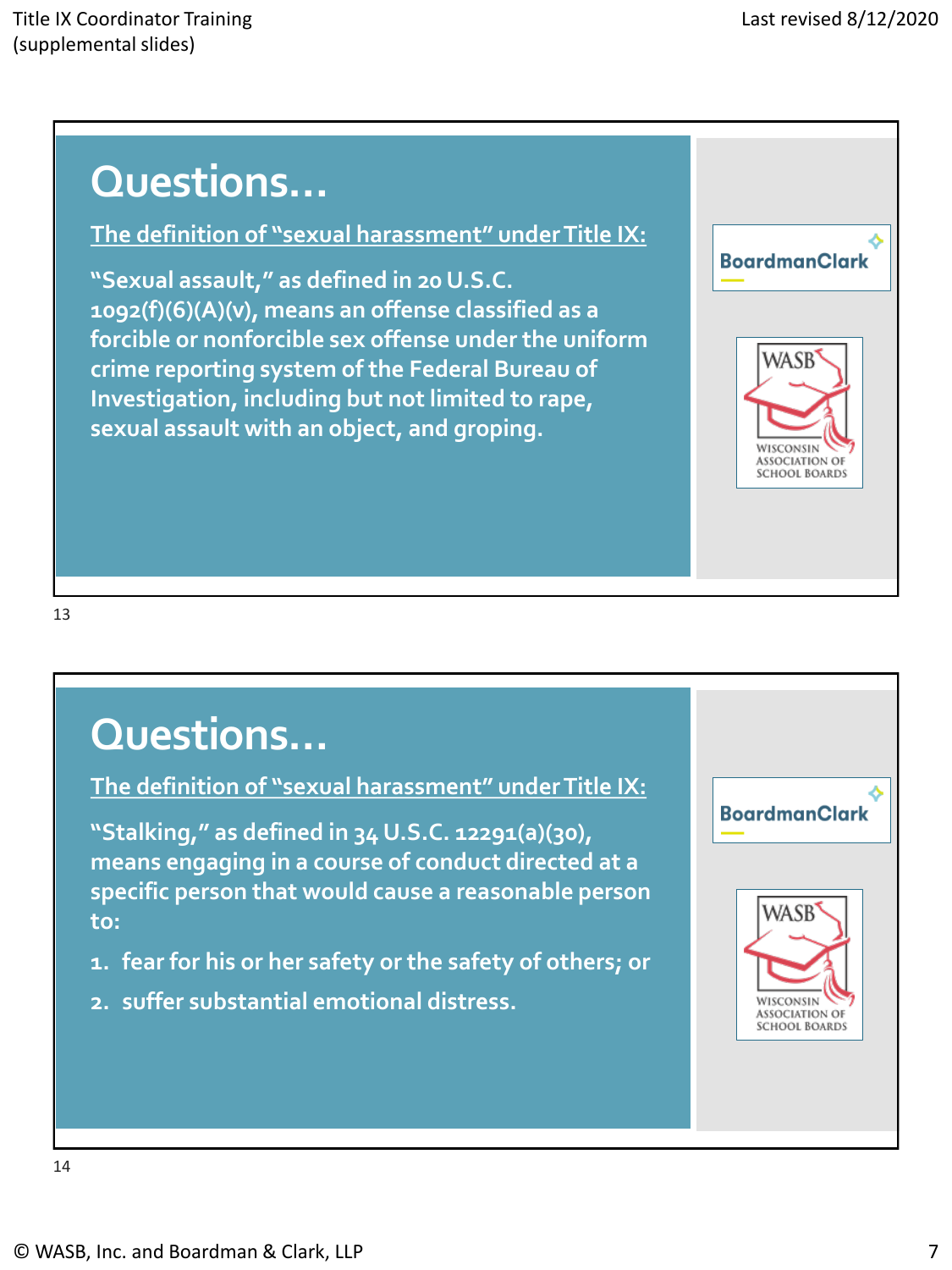### **The definition of "sexual harassment" under Title IX:**

**"Dating violence," as defined in 34 U.S.C. 12291(a)(10), means violence committed by a person-**

**1. Who is or has been in a social relationship of a romantic or intimate nature with the victim; and**

**2. Where the existence of such a relationship shall be determined based on a consideration of the following factors:**

- **a. The length of the relationship;**
- **b. The type of relationship; and**
- **c. The frequency of interaction between the persons involved in the relationship.**



#### 15

# **Questions…**

### **The definition of "sexual harassment" under Title IX:**

**"Domestic violence," as defined in 34 U.S.C. 12291(a)(8), includes felony or misdemeanor crimes of violence committed by a current or former spouse or intimate partner of the victim, by a person with whom the victim shares a child in common, by a person who is cohabitating with or has cohabitated with the victim as a spouse or intimate partner, by a person similarly situated to a spouse of the victim under the state's domestic or family violence laws, or by any other person against an adult or youth victim who is protected from that person's acts under the state's domestic or family violence laws.** 

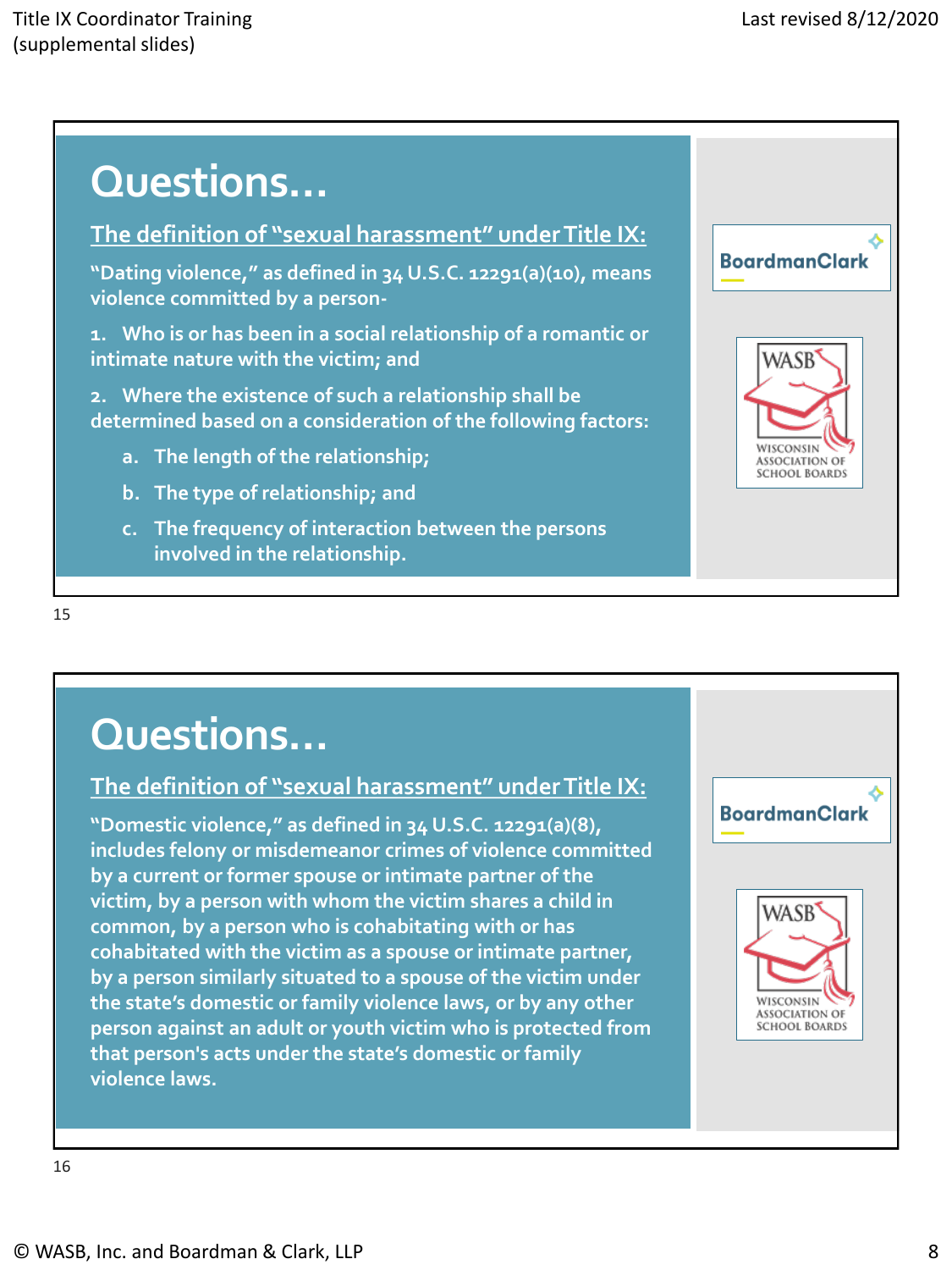### **Confidentiality:**

- **If the identities of complainants and respondents are confidential, can the Title IX Coordinator inform the superintendent that the district has received a report or formal complaint of Title IX sexual harassment?** *Yes***.**
- **Does the answer change if the superintendent may be a decision-maker?** *No. Awareness of the complaint would be unlikely to be seen as creating a conflict of interest or an issue with bias.*



17

# **Questions…**

### **Harmonizing other Processes:**

• **Can another investigation (e.g., law enforcement, child abuse, DPI licensing) affect a school district's Title IX investigation? Particularly with very serious conduct such as a sexual assault or an improper staff/student relationship, outside entities would almost certainly be involved. How would that affect the Title IX grievance process and timelines?**